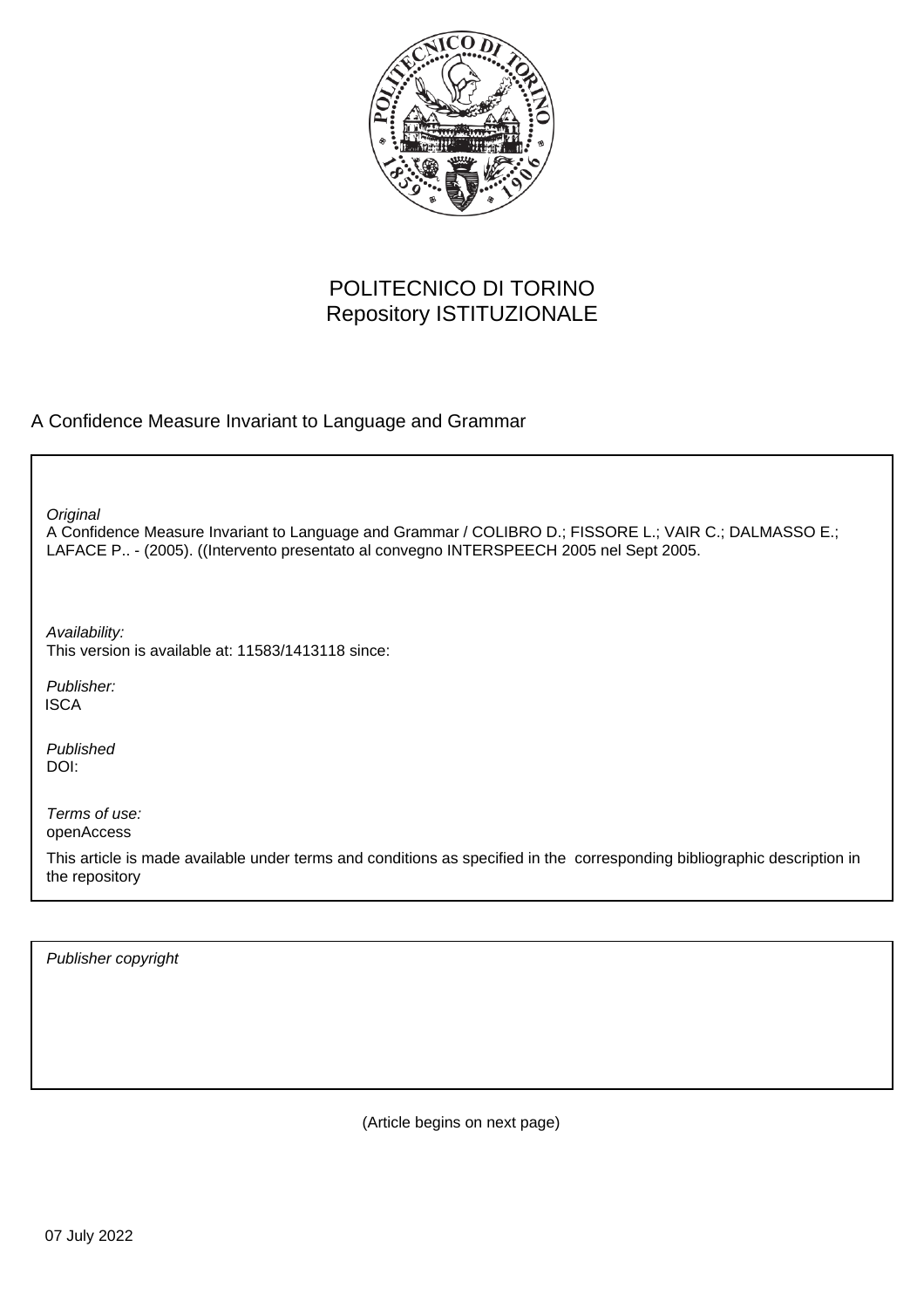# **A Confidence Measure Invariant to Language and Grammar**

*Daniele Colibro\*, Luciano Fissore\*, Claudio Vair\*, Emanuele Dalmasso^, Pietro Laface^* 

Loquendo, Torino, Italy\*

Politecnico di Torino, Torino, Italy^

{Daniele.Colibro, Luciano.Fissore, Claudio.Vair}@loquendo.com

{Emanuele.Dalmassso, Pietro.Laface}@polito.it

### **Abstract**

Confidence measures are necessary in all voiced activated applications to decide whether a recognized word, or a sentence, should be accepted or rejected.

A confidence measure should not only be reliable, but possibly application independent, i.e. its dynamic range should be uniform for different languages, grammars, and vocabularies. This is an important practical issue because it allows the application developers to use the same value of the threshold for different applications and to expect comparable rejection rates. This eases their task at least in the first phase of application development.

In this paper, we introduce a confidence measure that has these properties. It allows eliminating the cumbersome experimental procedure necessary to tune individually the rejection threshold for every developed recognition object.

We present the results of a set of experiments that demonstrate the "normalization" quality of our confidence measure for six different grammars in different languages.

#### **1. Introduction**

The confidence measures are used in most telephone applications to allow the dialog system to rely on the (parts of) sentences that have been reliably detected. These applications often make use of continuous speech recognition, controlled by grammars of different complexity, for carrying out their task.

In [1] we presented the results of a set of experiments aiming at assessing the quality and the limitations of different confidence measures for six different grammars.

A confidence measure should not only be reliable, but possibly application independent, i.e. its dynamic range should be uniform for different languages, grammars, and vocabularies. This is an important practical issue because it allows the application developers to use the same value of the threshold for different applications and to expect comparable rejection rates. This eases their task at least in the first phase of application development. Moreover, as pointed out in [2], it may happen that the preset rejection threshold may no longer be optimal if task adaptation is performed.

In this paper, we introduce a confidence measure that has these properties. It allows eliminating the cumbersome experimental procedure necessary to tune individually the rejection threshold for every developed recognition object.

The paper is organized as follows: Section 2 gives a short overview of the Loquendo ASR system. Section 3 details the confidence measure that was previously used in the system, while the new confidence measure is introduced in Section 4. Section 5 is devoted to the comparison of the results.

#### **2. Loquendo ASR system overview**

The Loquendo-ASR decoder uses a hybrid HMM-ANN model where each phonetic unit is described in terms of a single or double state left-to-right automaton with self-loops. The models are based on a set of vocabulary and gender independent units including stationary context-independent phones and diphone-transition coarticulation models. A Multilayer Perceptron estimates the posterior probability of each unit state, given an acoustic feature vector. The HMM transition probabilities are uniform and fixed [3].

The confidence measures used in this work are based only on the posterior probabilities generated by the decoder.

#### **3. Original confidence measure**

Confidence measures based on local phone posterior probability estimates generated by a hybrid HMM/ANN model have been proposed in [4,5]. To account for the raw acoustic information associated to each frame, the best score has been proposed as a measure of the matching between the data and the model [6]. In this approach, each utterance frame is scored against every output distribution in their HMMs to find the best score, independent of any information given by the sequence of phonetic units or words.

Building on these ideas, we have proposed in [1] as a confidence measure the Acoustic Log Likelihood Ratio defined as:

$$
ALLR = \frac{\sum_{t=1}^{T} \log P(s_{t*} | o_t)}{\sum_{t=1}^{T} \max_{1 \le j \le S} \log P(s_j | o_t)}
$$
(1)

where *S* is the set of output states of the ANN model,  $o_t$  is the *t-th* acoustic observation vector, and  $s_i$ <sup>\*</sup> is the sequence of states - indexed by *i\** - produced by the Viterbi alignment of an utterance of *T* observation frames.

*ALLR* is the ratio between the sum of the frame scores constrained by the model of word *w* and the free score, given by the sum of the a posteriori log probability of the best matching state for each frame. This measure is easily obtained in a hybrid HMM/NN model because all the posterior probabilities are computed in parallel by the NN. The value of *ALLR* ranges from 0 to 1, and its maximum is reached when the free and the constrained scores are the same for each frame, denoting an optimal acoustic matching according to the model. Low values of *ALLR* are, instead, good indicators of acoustic mismatch. According to the observation interval, the *ALLR* confidence measure computes the reliability of an acoustic-phonetic unit, of a hypothesized phone, of a word, or even – excluding silence intervals - of a sentence.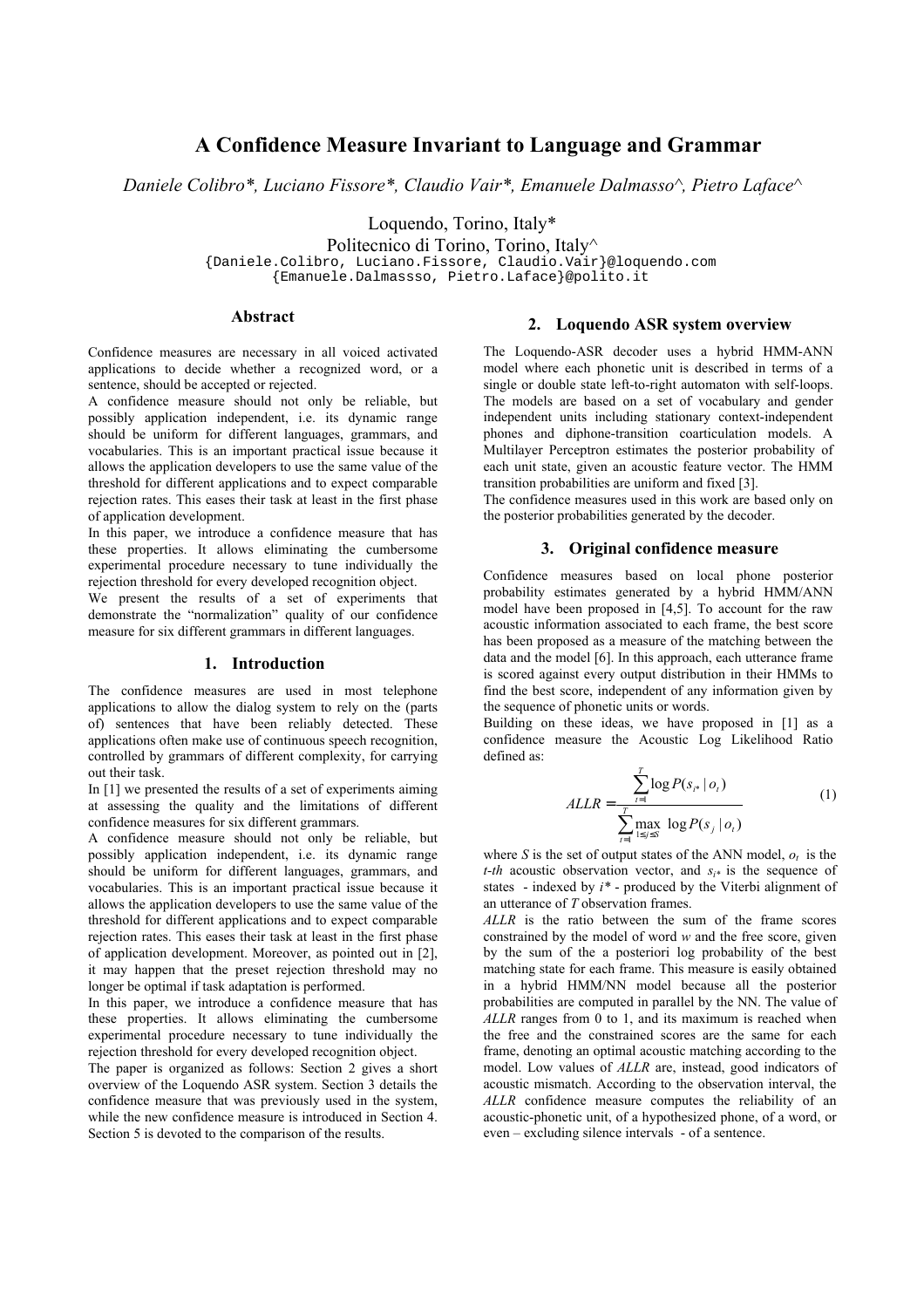

*Figure 1*: Rejection functions for 6 UK-English grammars



*Figure 2*: Rejection functions for 6 built-in Spanish grammars

For the rejection of out of grammar utterances, the confidence measures are combined in different ways to obtain a confidence measure at the sentence level [7]. In our experiments, for all the grammars, the best combination of the word level confidence measures for detecting out of grammar sentences is the average of the confidence scores of the words in the sentence [1], but similar results are obtained using (1) for the whole sentence frames, excluding the silence intervals. Figures 1 and 2 show the rejection functions for six built-in UK-English and Spanish grammars respectively. The figures plot the rejection rates obtained as a function of a given confidence threshold. The family of curves on the right of the figures refers to in-grammar utterances, while the family of curves on the left refers to out of domain utterances.

The analysis of these results, similar to those referring to other languages, clearly shows a high heterogeneous behavior of the rejection curves: the same confidence threshold value produces considerably different rejection rates for different grammars and languages. In particular, the rejection curves for in-grammar utterances show large spreading, while we are mainly interested in controlling the false rejection rate for ingrammar utterances.

To reduce the effects of this variability, the built-in grammars of the Loquendo ASR system were released with specific object and language dependent thresholds in order to obtain, for the same threshold, comparable rejection behaviors.

This compensation was, of course, impossible for grammars defined by the users. The rejection threshold of every developed recognition object had to be tuned individually.

#### **4. New confidence measure**

Since this approach was only corrective, and moreover inappropriate for user-defined objects, a new confidence measure invariant to language and grammar has been devised. As it has been pointed out in the previous Section, the confidence measure of (1) produces rejection functions that lack in stability and homogeneity. This is mainly due to the variability of the a posteriori probability distributions of the acoustic-phonetic units. The a posteriori probability distribution of an acoustic-phonetic unit is affected by several factors such as, for example, the acoustic characteristics of the unit, its occurrence in the words of a given language, its confusability with other units, the structure of its model, and the amount of available training data. Since the confidence measure is derived from the a posteriori probabilities of the units, the variability of the latter produces instability and lack of homogeneity in the confidence itself.

#### **4.1. Normalized differential confidence measure**

To first step made toward reducing this variability has been to define a confidence measure that is a minor variant of (1):

$$
DC = \frac{1}{T} \sum_{t=1}^{T} \log P(s_{i^*} | o_t) - \frac{1}{T} \sum_{t=1}^{T} \log \left[ \max_{1 \le j \le S} P(s_j | o_t) \right]
$$
  
= 
$$
\frac{1}{T} \sum_{t=1}^{T} \log \left[ \frac{P(s_{i^*} | o_t)}{\max_{1 \le j \le S} P(s_j | o_t)} \right]
$$
 (2)

This confidence measure can be interpreted as the average of the confidences computed frame by frame. It produces negative values, and zero that represents the maximum reliability. Experimental results show that the quality of this measure and the behavior of its rejection functions are equivalent to the *ALLR* confidence of (1). This measure is interesting because it is possible to weight the terms of the sum as a function of the state. Moreover, it is possible to select the contributions to the average, excluding, for example, the silence frames.

To introduce the second step we must recall that in a hybrid HMM-ANN model, the output layer produces for each acoustic state  $s_i$  an activity value  $n_i$ . The activity values are filtered by a sigmoid function  $(3)$  to obtain for each state  $s_i$  its a posteriori probability:

$$
P(s_i | o_t) = \frac{e^{n_i(o_t)}}{\sum_{j=1}^{S} e^{n_j(o_t)}}
$$
 (3)

The contribution of a frame to the new confidence is, thus:

$$
C(i^*, t) = \log \frac{P(s_{i^*} | o_t)}{\max_{1 \le j \le S} P(s_j | o_t)} = \log \frac{e^{n_i^*(o_t)}}{e^{\max_{1 \le j \le S} n_j(o_t)}} \tag{4}
$$

$$
= n_{i^*}(o_t) - \max_{1 \le j \le S} n_j(o_t)
$$

We define a new differential confidence measure as:

$$
DC = \frac{1}{T} \sum_{t=1}^{T} \left[ C_p(i^*, t) \right] = \frac{1}{T} \sum_{t=1}^{T} \left[ n_i \cdot (o_t) - \max_{j \in phones} n_j(o_t) \right] \tag{5}
$$

where the best matching state for each frame is selected among the *stationary context-independent phones* only. The selection is limited to phones because, for the sake of efficiency, our ANN computes the probabilities of all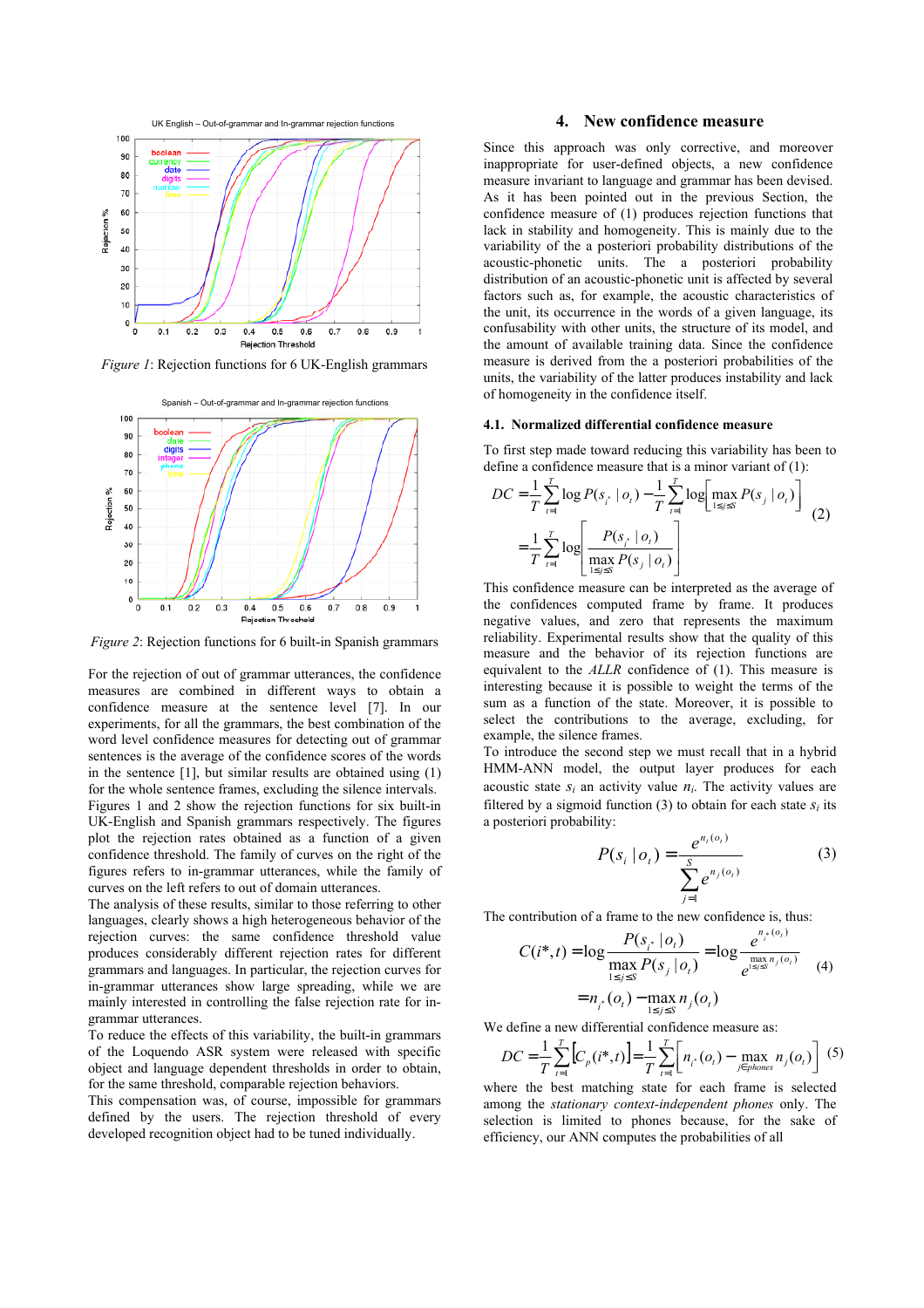

*Figure 3*: PDFs and CDFs of two transition unit states of the Spanish language.



*Figure 4*: PDF, CDF, and estimated Gaussian model of a transition unit state of the Spanish language.



*Figure 5*: PDFs and CDFs normalized by means of *F*<sub>ξ</sub>, and the corresponding uniform distributions.

phones, but only the probabilities of the transition units appearing in the application grammar vocabularies. The DC measure, therefore, is the average of the difference between the network output -  $n_i^*(o_i)$  - obtained using grammatical and lexical constraints, and the *best phone* output -  $max_i n_i(o_i)$  obtained relaxing the constraints.

#### **4.2. Differential confidence normalization**

To reduce the variability of the a posteriori probabilities of the acoustic states, statistics of the distribution of the differences  $n_i^*$  -  $max_i n_i$ , for each state  $s_i$  have been collected. Considering these values instances of a random variable ξ*i*, the corresponding probability density functions (PDF) *f*ξ , and

the cumulative distributions (CDF) *F*ξ have been computed. These functions account for the characteristics of each acoustic state and reveal the differences between states.

Figure 3 shows the probability density and the cumulative distributions functions computed for a state of two transition units of the Spanish language. The symbol  $\langle \hat{\omega} \rangle$  in the figure refers to the silence unit.

To make homogeneous the behavior of all the states we take advantage of a cumulative distribution function property: *F<sup>ξ</sup><sup>i</sup>*

applied to the random variable *ξi* from which it has been estimated produces a new random variable estimated  $\eta = F_{\xi_i}(x)$ uniformly distributed in the range [0-1]. The cumulative distributions have been obtained, through forced alignments of the training data, estimating the mean and the variance of the contributions  $C_p$   $(i^*,t)$  for every state assuming that the contributions have a Gaussian distribution.

Figure 4 shows the estimated Gaussian distributions for a two transition unit state of the previous example.

The results shown in Figure 5 are obtained, instead, applying the probability density function to the corresponding random variables, and re-estimating their distribution.

Since the resulting distributions are good approximations of a uniform distribution, the values of the normalized contributions  $F_{\xi_i}$  ( $C_p(i^*,t)$ ) are good candidates for a more homogeneous confidence measure.

Thus, the normalized differential confidence is computed as:

$$
NDC = \frac{1}{T} \sum_{t=1}^{T} F_{\xi_t} \bigg[ n_i \cdot (o_t) - \max_{j \in phones} n_j(o_t) \bigg] \tag{6}
$$

Since the normalized differential confidence *NDC* is the average of random variables uniformly distributed in the range [0-1], it assumes values in the same range, and thus can be directly used as a confidence measure. It is, furthermore, worth recalling that, according to the central limit theorem, the distribution of the NDC values is not uniform, but Gaussian with mean 0.5. As shown in Figure 6, the curves that represent the cumulative distributions of the NDC variable are indeed fairly Gaussian, although their mean value is slightly greater than 0.5. This is reasonable because the statistical independence hypotheses and of homogeneity of the distributions of the terms contributing to the normalized differential confidence (6) are not exactly verified.

To better exploit the interval [0-1], and to further reduce the heterogeneity among different languages, a linear compensation

$$
y = \alpha * NDC + \beta \tag{7}
$$